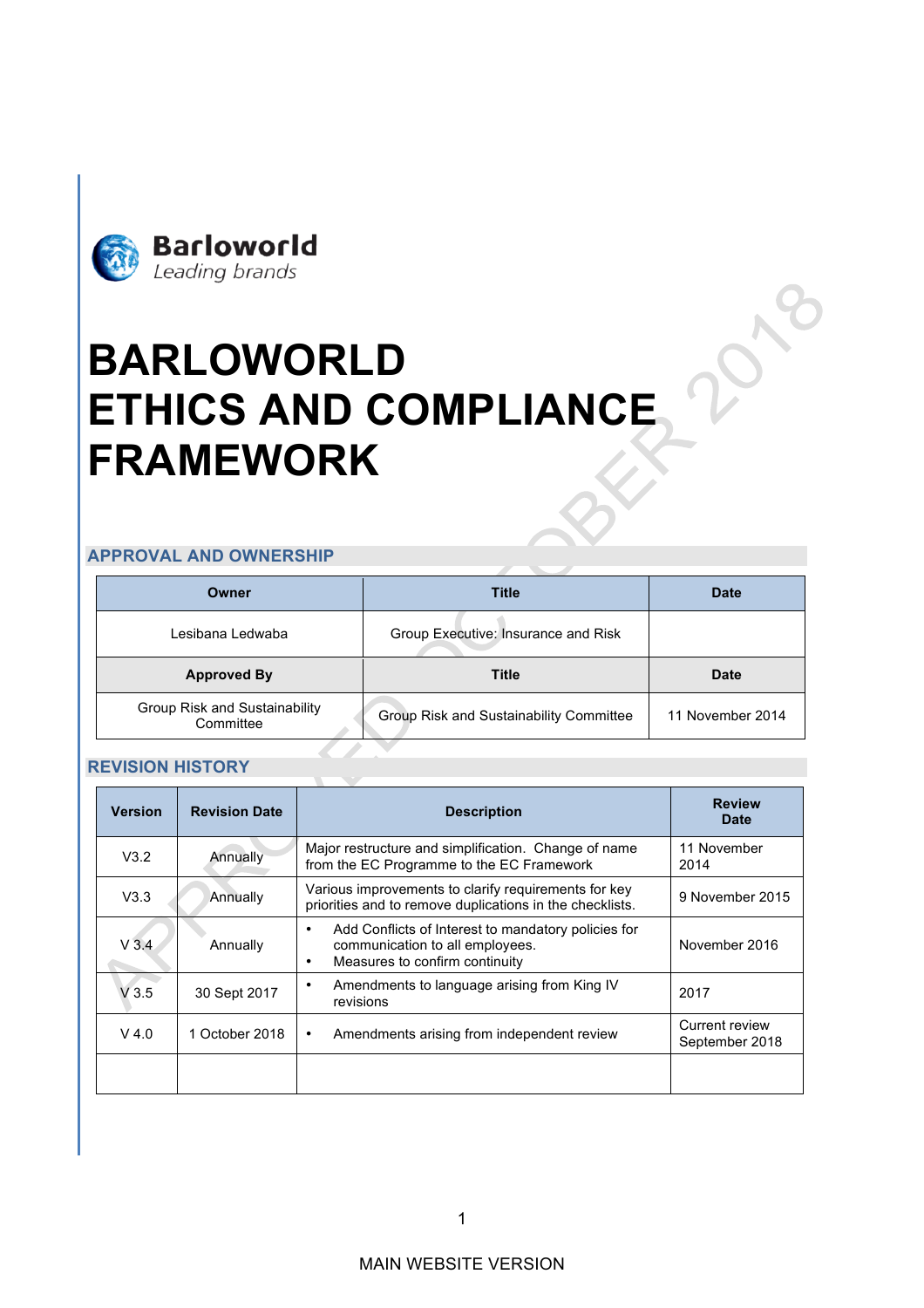# **THE ETHICS AND COMPLIANCE FRAMEWORK**

|       | This document has 5 sections as follows:            | Page |  |
|-------|-----------------------------------------------------|------|--|
| А:    | Introduction to the Ethics and Compliance Framework | 3    |  |
| $B$ : | Scope and Objectives                                | 5    |  |
| C:    | Roles and responsibilities                          | 13   |  |
| D:    | Reporting requirements                              | 15   |  |
| E:    | Consequences of non-compliance                      | 18   |  |
|       |                                                     |      |  |

# **A: INTRODUCTION TO THE ETHICS AND COMPLIANCE FRAMEWORK**

### **1.1 Why this document is needed**

The Ethics and Compliance (EC) Framework sets out the governance structures that pertain to ethics and compliance matters in Barloworld. It complements the formal board structures that are required in terms of company law and establishes internal reporting structures for the oversight, monitoring, reporting and improvement of ethics and compliance activities.

The EC Framework, related policies and reporting structures, roles and responsibilities were originally approved by the board in May 2011 and have since been developed, revised and improved over the past seven years.

The purpose of this document is to set out the broad framework that gives context to the ethics and compliance activities in Barloworld. It describes the scope and objectives as well as roles and responsibilities ands reporting requirements for ethics and compliance activities. It aligns with the principles of the King IV report on corporate governance with respect to ethical and effective leadership, building and ethical culture and good corporate citizenship.

The EC Framework primarily offers the background and rationale for the reporting requirements for the board sub-committees in relation to ethics and compliance, including, but not limited to antibribery and corruption. In order to execute the Barloworld reporting requirements, the expected reporting structures at divisional, subsidiary, and business unit level are also set out. Together these structures provide systematic and ongoing governance procedures and regular reporting mechanisms at Barloworld, subsidiary, and divisional level with respect to key ethics and compliance activities (as defined herein).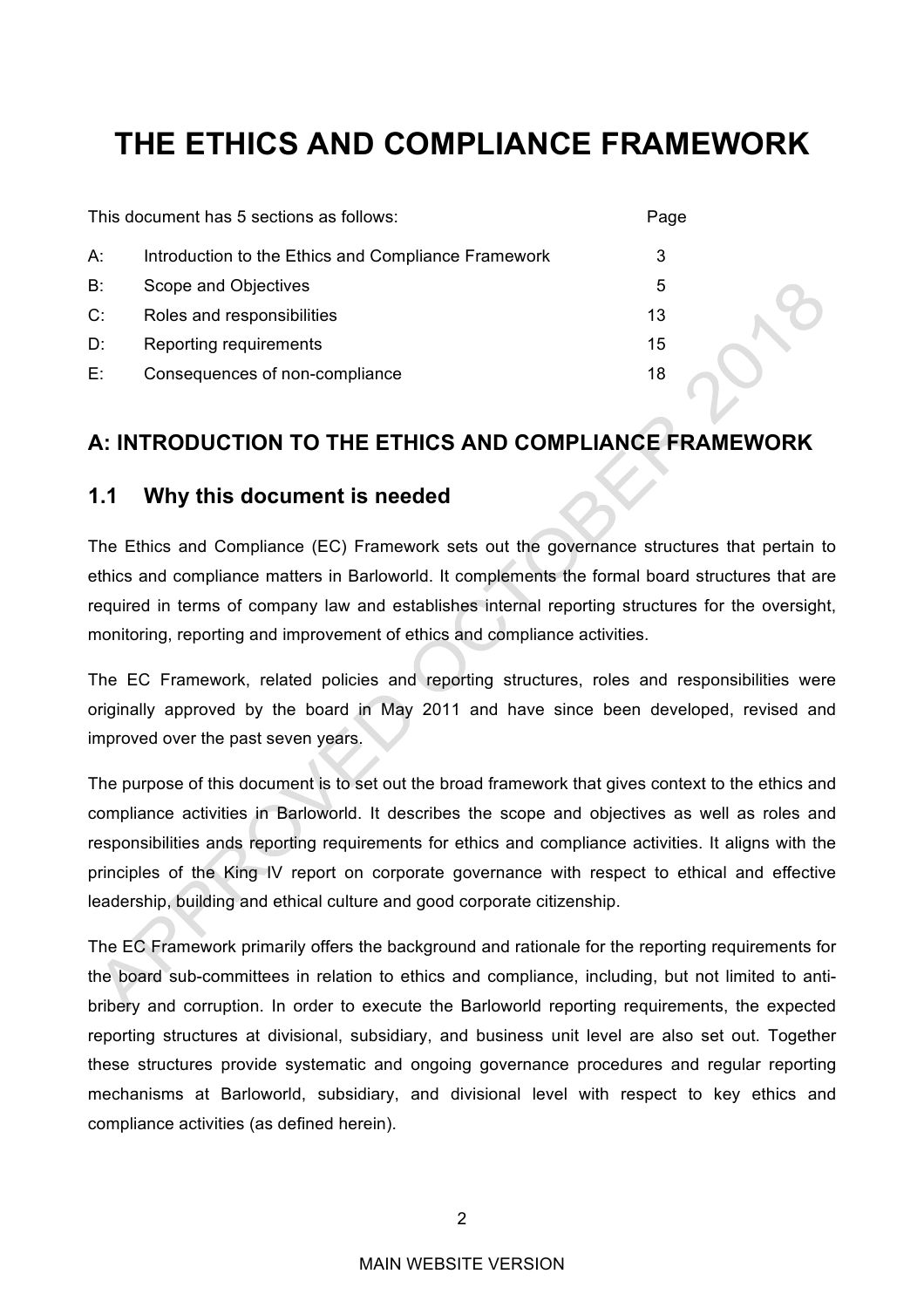The EC Framework was developed primarily for internal purposes to establish the broad governance structures for Barloworld. The EC Framework describes Barloworld group roles and responsibilities in respect to Barloworld group ethics and compliance priorities. It also sets out the roles and responsibilities of divisional and business unit executive management in respect to divisional ethics and compliance priorities.

A shortened version of the EC Framework has also periodically been used for external purposes to set out the context of ethics and compliance procedures for external parties who require an understanding of the governance and oversight structures for monitoring, reporting and improving ethics and compliance activities and the context within which the Barloworld Worldwide Code of Conduct and related policies operate. This may be needed to support a tender document or other contract negotiation. A suitable shortened version would be approved by Barloworld General Counsel as and when required.

## **1.2 Who uses the EC Framework?**

The EC Framework is used by the Barloworld group ethics and compliance champion and by Barloworld General Counsel to set the agenda of priorities for ethics and compliance on an annual basis. These priorities are tabled and approved at a board sub-committee meeting.

At subsequent board sub-committee meetings progress reports are tabled and reviewed to consider risk areas and identify areas for improvement.

The EC Framework is used at a divisional executive level in all Barloworld divisions to respond to the priorities and reporting requirements set at a Barloworld group level. In addition, it allows for additional, business specific priorities to be proposed and approved at divisional level. Reporting at divisional level is the responsibility of divisional ethics and compliance champions.

The details of specific reports and measurement tools are discussed in paragraph 7 below.

## **1.3 Barloworld values set the tone at the top**

Barloworld applies a balanced approach in the way we do business by exercising both ethical and effective leadership.

The Barloworld Worldwide Code of Conduct affirms the commitment of all employees to uphold the highest standards of ethical conduct and to comply with the applicable laws and regulations in the countries in which Barloworld operates. It reinforces the principles of anti-bribery and corruption and recognises the importance of building an ethical culture that integrates our values of integrity, excellence, teamwork, commitment and sustainability into the business operations and informs our decisions, actions and interactions with stakeholders.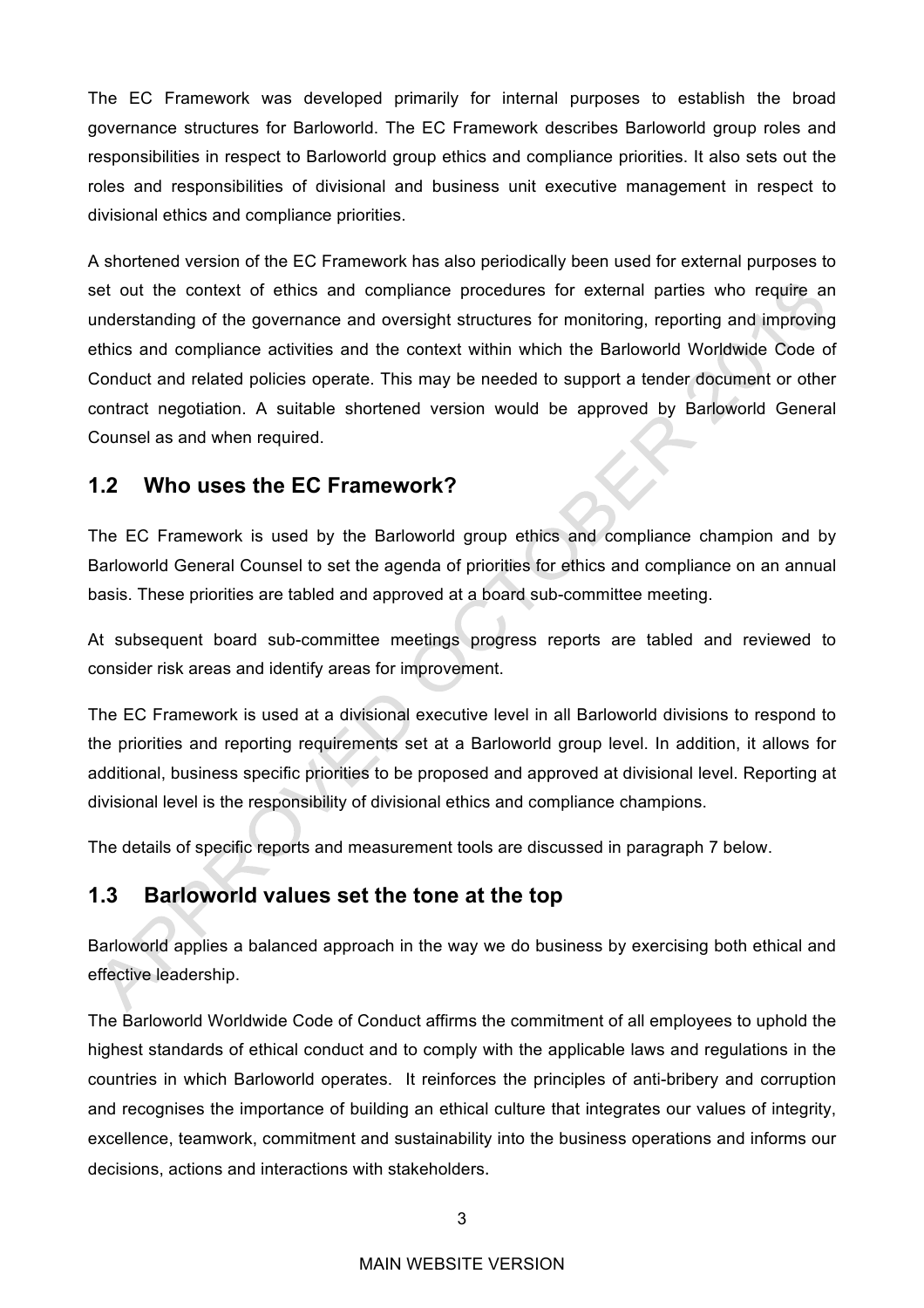Our active corporate citizenship through investment in the future is aligned to the United Nations Sustainable Development Goals and the national development priorities of the countries in which we operate.

Barloworld applies the Global Reporting Initiative (GRI) indicators to align with global reporting practices and obtains third party assurance for material sustainability information. Furthermore Barloworld is listed in the FTSE/JSE Responsible Investment Top 30 index and makes annual disclosures to the international Carbon Disclosures Project (CDP) in respect to Climate Change and Water.

# **B: SCOPE AND OBJECTIVES**

# **1. SCOPE**

# **1.1 To whom does the framework apply?**

The EC Framework applies throughout Barloworld. The framework applies equally to divisions, subsidiaries and business units, and includes those joint ventures that are under Barloworld management control.

The scope of the framework is all business activities conducted by Barloworld, whether with the private sector or the public sector and in all countries in which Barloworld operates.

This framework must be effectively applied and managed to support full compliance with all applicable laws in the countries in which Barloworld operates.

# **1.2 What is included in the EC Framework?**

The EC framework should be read in conjunction with the Barloworld Worldwide Code of Conduct.

The scope of the EC framework is all Barloworld policies that have been identified and agreed as "key compliance priorities" at a group level, according to the definition provided in paragraph 4.3 below. In addition, the scope includes all other policies that are defined as "key compliance priorities" at a divisional level, according to the definition provided in 4.3 below.

These key priorities may change from time to time according to the reporting requirements of the various main board sub-committees and the approval process set out below.

# **2. OBJECTIVES**

The EC framework sets a standard that is expected of all Barloworld operations within the scope as defined above.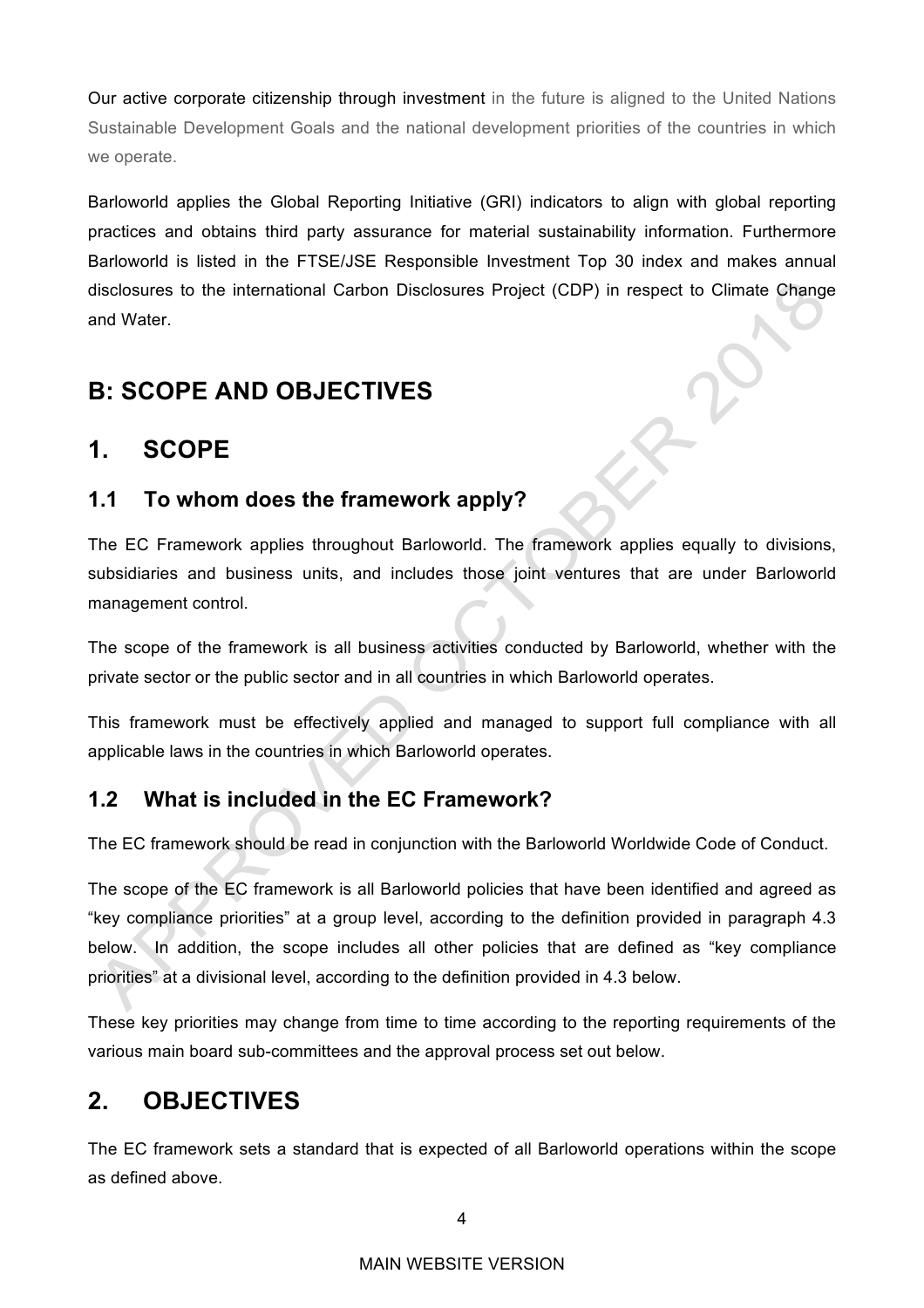The framework is not a procedure manual and does not prescribe procedures. Management discretion is required to determine the specific operational procedures that need to be designed and applied to implement the required standards. The key objectives of the EC framework are as follows:

# **2.1 Comply with legal and regulatory requirements**

The legal and regulatory environment establishes the compliance requirements for Barloworld in respect to all applicable laws in all the countries in which it operates.

This mandatory compliance also includes the policies, procedures and structures adopted by Barloworld to respond to the legal and regulatory environment.

This may include various projects or other initiatives that may be required from time to time such as when new legislation is introduced or when new systems are developed.

# **2.2 Comply with voluntary standards**

Barloworld also voluntarily adopts certain internal standard of excellence as well as external standards of good practice. Once approved at a group level, implementation of these voluntary standards becomes compulsory for all Barloworld subsidiaries, divisions, business units and joint ventures under management control.

The voluntary standards may also be supported by policies, procedures and structures as well as projects and other initiatives.

# **2.3 Establish accountability for compliance and evidence**

The roles and responsibilities that need to be in place to manage the ethics and compliance framework are defined in paragraph 5..

The EC framework is designed to demonstrate that an ethical culture is an integral part of the way that Barloworld conducts its business and that there is a continuity of compliance standards including ongoing reporting through established governance structures.

A trail of evidence of key activities is required to demonstrate accountability and the ethics and compliance framework sets out the expected approach for Barloworld.

# **2.4 Assurance**

The framework sets out the principles for providing assurance that the ethics and compliance requirements of Barloworld are being upheld.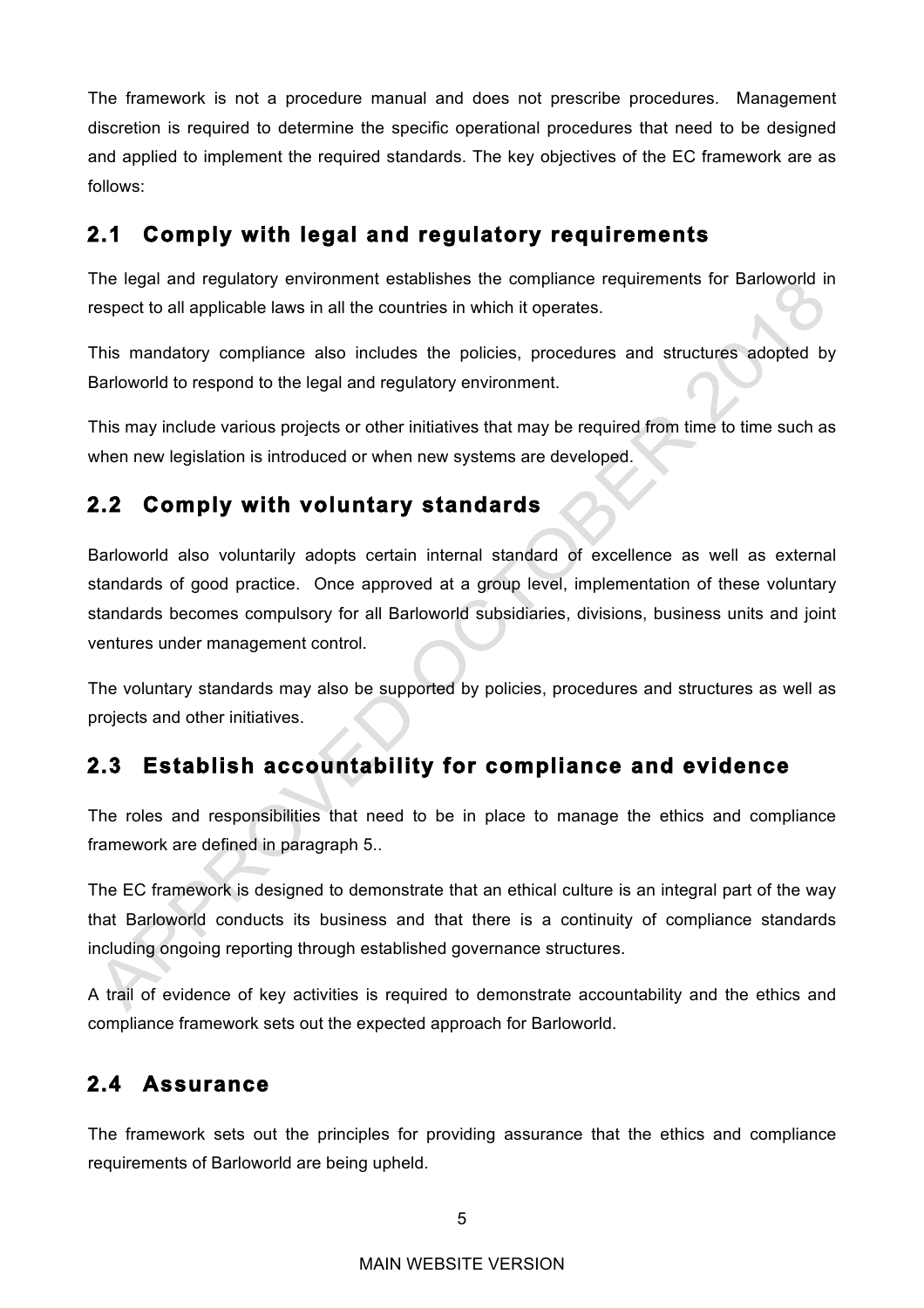These assurances are reported to the relevant board sub-committee, in accordance with their requirements, which are separately communicated from time to time. It should be noted that different main board sub-committees may have different reporting requirements.

# **3. THE NEED FOR COMPLIANCE DOCUMENTATION**

The regulatory context demands a high level of transparency and accountability from all corporate businesses. This in turn means that a rigorous and disciplined compliance process supports and sustains the corporate governance and risk management systems and structures that direct the business activities.



# **4. THE EC FRAMEWORK**

The EC framework has several parts. Three main areas of activity may be highlighted and these are:

- **Ethics and Governance: Building an ethical culture**
- Risk assessment for bribery and corruption
- Compliance standards
- Reporting

These are briefly introduced here with reference to the King IV Report on Corporate Governance..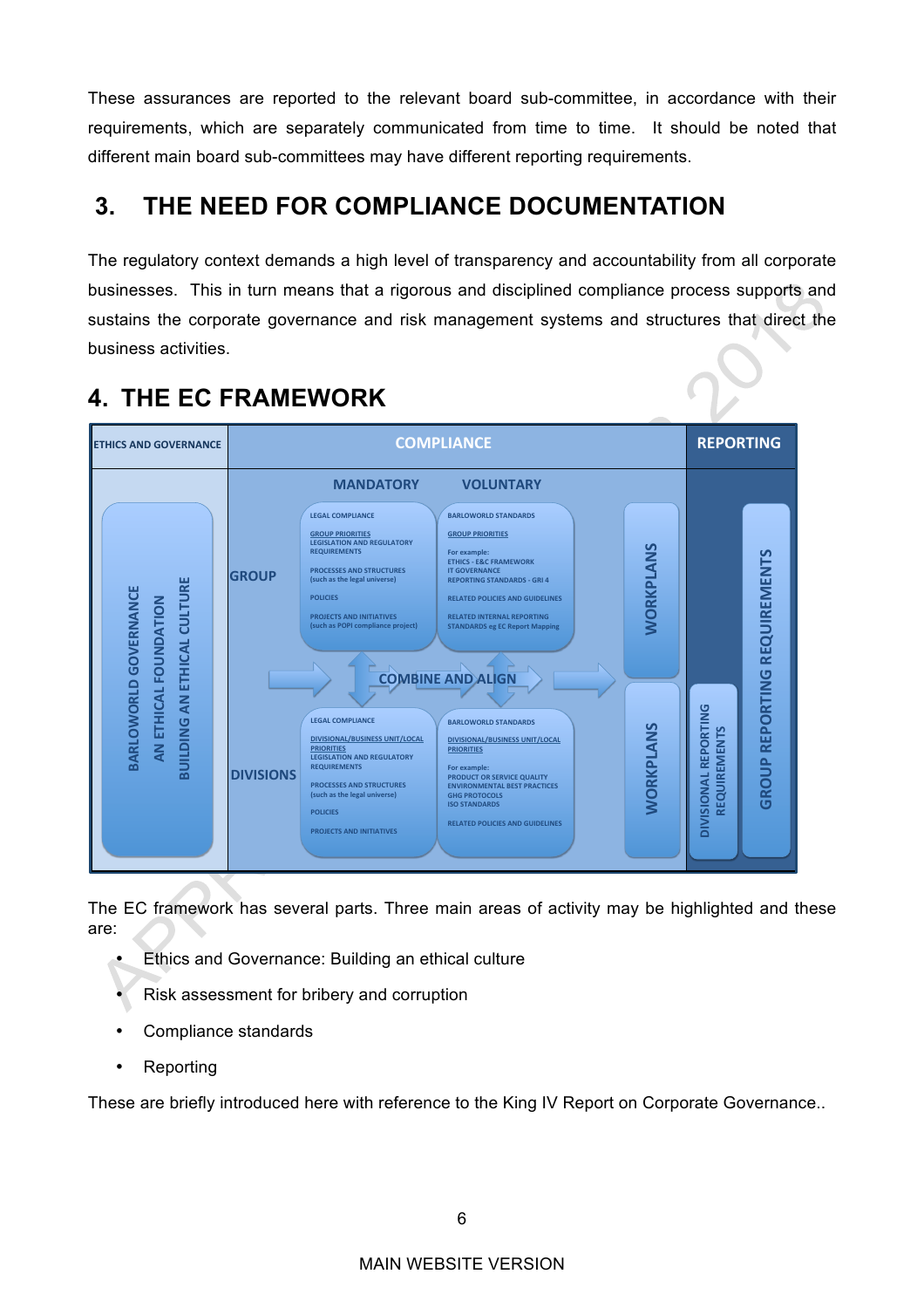# **4.1 King IV Report on Corporate Governance**

The King IV Report has sixteen principles of good governance that apply to Barloworld. Good governance is defined by King IV as the exercise of ethical and effective leadership by the board with the aim of achieving governance outcomes that include an ethical culture, good performance, effective control and legitimacy. Ethical and effective leadership should complement and reinforce each other.

According to King IV, ethical leadership also means preventing or minimising negative impacts on the economy, society and environment in which the business operates. It goes beyond an internal focus and includes positive outcomes for the economy, society and environment in which the business operates.

Three of the sixteen principles of King IV deal with the expected standards for ethical leadership and these are:

Principle 1: Ethical and effective leadership of the business.

Principle 2: The establishment of an ethical culture.

Principle 3: The business is and is seen to be a good corporate citizen.

At Barloworld:

- Ethical leadership is demonstrated through the Barloworld Worldwide Code of Conduct and our values of integrity, excellence, teamwork, commitment and sustainability.
- Effective leadership is about achieving strategic objectives and positive outcomes as set out in the Barloworld strategy at https://www.barloworld.com
- Ethical leadership is managed and actively monitored based on the guidelines set out in the EC framework, which focuses on establishing an ethical culture. This is an ongoing systematic process so that our values are integrated into the business operations and inform our decisions, actions and interactions with stakeholders.

With regards to the third principle, sustainability is one of Barloworld's five core values that inform employees' individual and collective behaviour as set out in more detail at https://www.barloworld.com. Our shared value approach to long-term value creation highlights the interdependent nature of stakeholder interests and requires an integrated approach to management and reporting.

## **4.2 Ethics and Governance: Building an Ethical Culture**

The ethics framework sets out the ethical foundation and governance of Barloworld. It includes, among other things, the Code of Ethics and the Worldwide Code of Conduct. It recognises and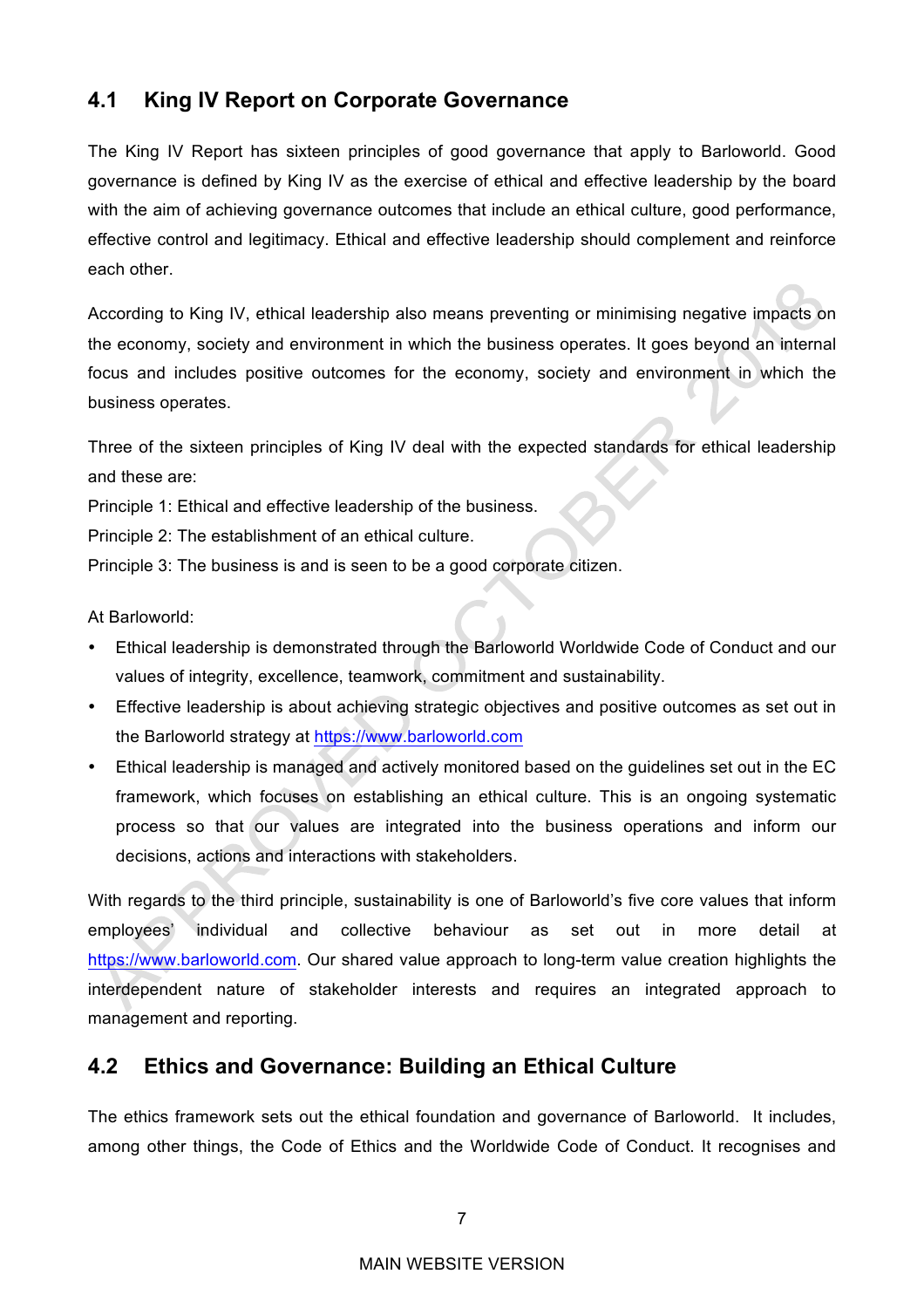applies the principles of the King IV Report, which defines corporate governance as the exercise of ethical and effective leadership with the aim of achieving good governance outcomes.

Building an ethical culture is an ongoing process and Barloworld has been driven throughout its long history by its core values and the Barloworld Way of doing business. It is about tone at the top and top-level commitment.

'Tone at the top' means building an ethical culture in a consistent manner that develops over time and is self-perpetuating; it is an ongoing systematic process that is embedded in the structures of the business; it is not a series of fragmented episodes. It follows that 'ethics' and 'tone at the top' are not additional actions but rather they are the way in which we conduct all activities in the business.

Values are at the heart of the way we conduct ourselves and are demonstrated in the choices and decisions we make on a daily basis. Evidence of the commitment to our values is not in any individual action or initiative but rather in the combined and systemic way in which we conduct the business on an ongoing basis.

The Worldwide Code of Conduct defines a benchmark of excellence and this provides the context in which the compliance standards operate.

## **4.3 Risk assessment for bribery and corruption**

At a divisional and/or business unit level, a business-specific risk assessment for bribery and corruption must be conducted periodically.

This risk assessment should consider the external risks of bribery and corruption at a country or regional level and at an industry level. It should also consider the internal risks of bribery and corruption in relation to the type of business transactions that are conducted and compliance with policies, procedures and other internal controls.

Divisional Heads of Legal are responsible for conducting the review and must report the outcomes and planned responses to Barloworld General Counsel. The planned responses and outcomes for each subsidiary, division and business unit should be aligned to the nature and severity of the risks identified in this assessment.

Bribery and corruption risk areas identified from this risk assessment must be incorporated into either the Barloworld compliance priorities at group level or the compliance priorities at divisional level, according to the nature of the risk identified and the quality of the existing control environment.

It should be noted that this is a business-level risk assessment for bribery and corruption rather than a supplier-level risk assessment, although there may be some areas of commonality.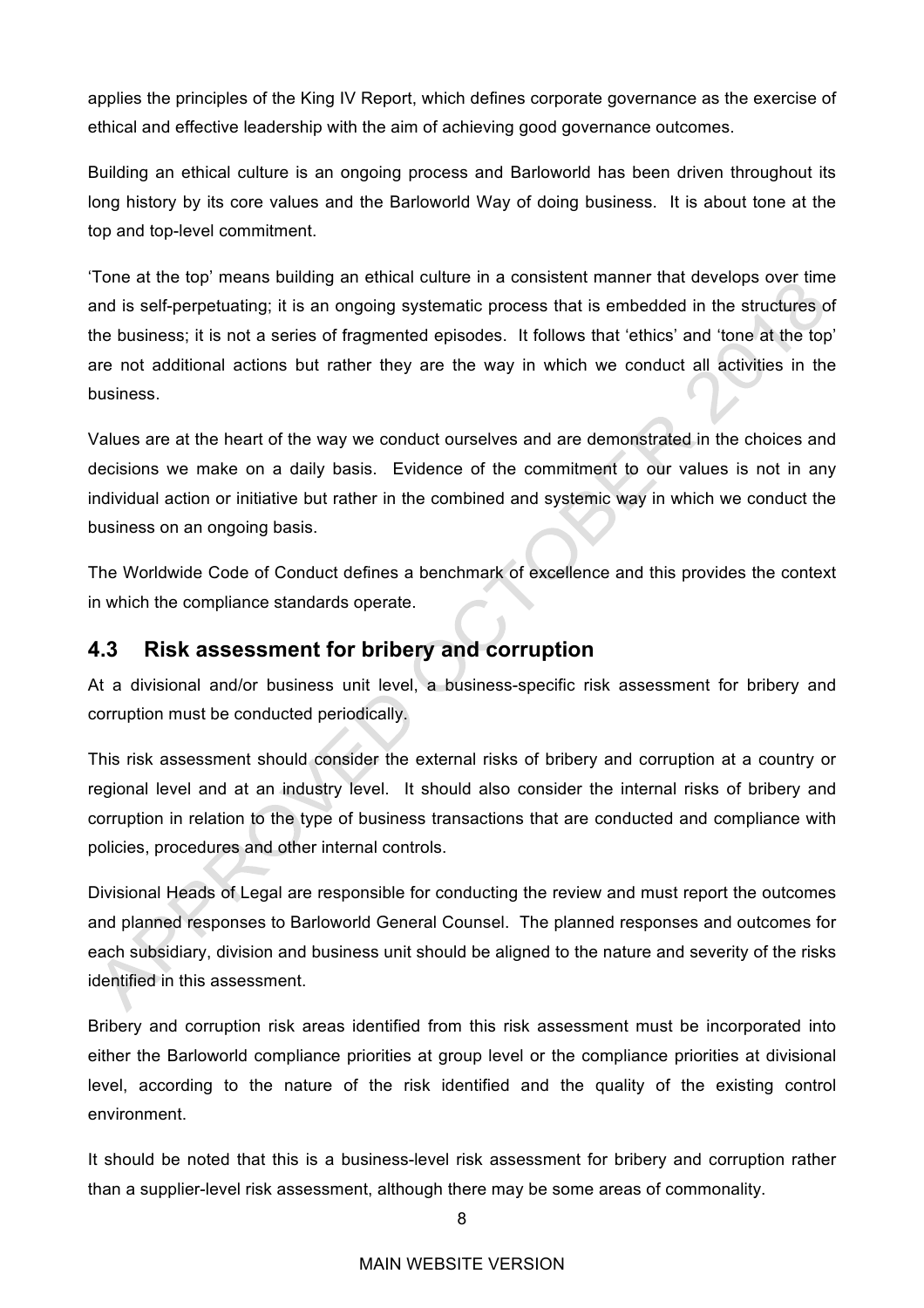## **4.4 Compliance Standards**

#### **4.4.1 Mandatory and voluntary standards**

The EC framework recognises both mandatory and voluntary standards.

The requirements set out in the EC framework are outcomes rather than specific procedures. Where examples of procedures that meet the requirements are provided, these procedures are either minimum standards established in one of the Barloworld policies at group level or they are procedures that may be applied at the discretion of divisional executive management according to the needs of the business.

Compliance means adhering to standards and policies that are defined and designed to comply with:

- **all applicable legal and regulatory requirements** in all the countries in which Barloworld operates (i.e. the mandatory requirements)
- **standards adopted voluntarily** by Barloworld where implementation is compulsory for all subsidiaries, divisions, business units or joint ventures under management control (i.e. voluntary standards)

In each case the requirements, whether mandatory requirements or voluntary standards, are supported by the allocation of resources, roles and responsibilities as well as processes and structures including but not limited to policies, projects and other initiatives.

Some of these activities are ongoing and others are once off projects such as may be required when new legislation is introduced or when a new reporting process is developed.

From time to time, from the universe of mandatory requirements and voluntary standards, the governance of certain subject areas may be elevated at a group level to a main board subcommittee; or at a divisional level to an appropriate divisional executive committee. These are called "key compliance priorities".

When a key compliance priority is approved at group level, then the reporting requirements will be defined by the relevant main board sub-committee or by the group ethics and compliance champion or by Barloworld General Counsel, according to the subject matter. The reporting requirements may be communicated in a separate document and may include details of relevant policies and other specific compliance requirements.

Likewise, when a key compliance priority is approved at a divisional level, the reporting requirements should be determined and communicated according to divisional requirements.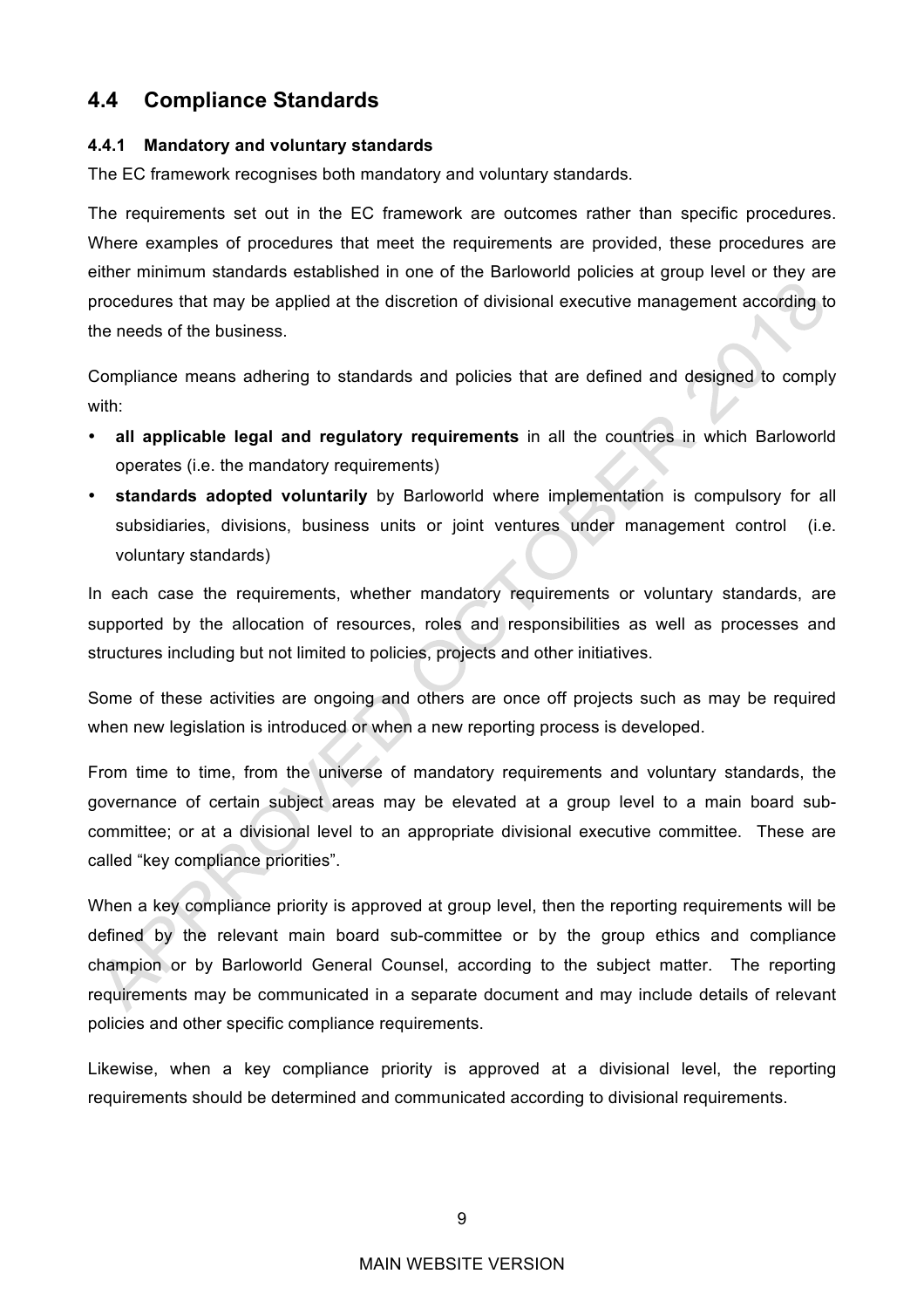#### **4.4.2 Identification of key compliance priorities**

On an annual basis, there should be a process at group level and at divisional level, that considers the legal and regulatory environment to determine a set of key compliance priorities for the coming year and, if required, for a longer period of time.

For key compliance priorities at a group level, Barloworld General Counsel should establish a process to identify key compliance priorities for Barloworld and ensure that the key compliance priorities are approved at the appropriate group executive committee or other approval process defined by the group executive committee. Documentary evidence should be retained of the motivation and approval of these key compliance priorities and the communication.thereof.

At a divisional level, the process by which additional key compliance priorities are identified is a matter for each division to determine. The identification of additional key compliance priorities at a divisional level should be determined in accordance with any high priority legal and / or regulatory requirements that may apply specifically to the division concerned.

#### **4.4.3 Approval of key compliance priorities and related initiatives**

It is a requirement that for key compliance priorities, at both group and divisional level, there is a defined process for the approval of key compliance priorities and the related initiatives that are derived from these priorities.

Further, there should be documentary evidence of the process and related approvals.

#### **4.4.5 The role of policies as minimum required standards**

A policy may be developed at a group, subsidiary, divisional or business unit level according to the needs of the business.

Key compliance priorities and policies are related but the existence of a policy (either at group or divisional level) does not in itself create a key compliance priority.

In addition, not all regulatory requirements, nor all voluntary standards need a policy. A policy will be developed where there is a need to communicate and clarify minimum requirements and outcomes that must be implemented. A policy is particularly necessary where the application of the standards impacts many areas of the business or represents a risk to the business.

In some cases, the responsibility for compliance may rest with a small group of people in a specialist area, in which case there may be agreement on appropriate procedures without a policy being published.

Where a policy does exist, at Barloworld, subsidiary, division or business unit level, then a minimum required standard is established and compliance becomes compulsory.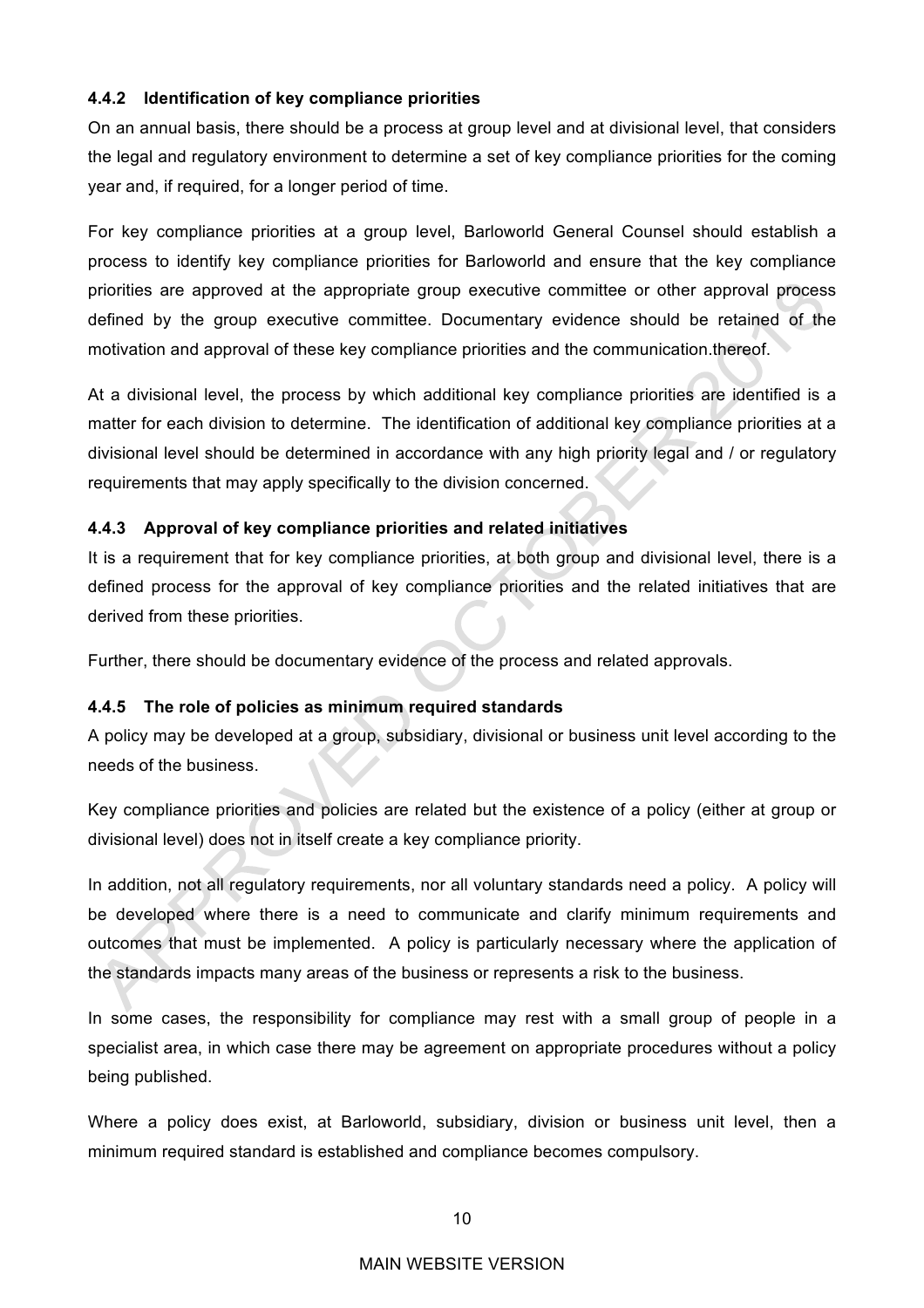If there is any concern or impediment to achieving full compliance with any policy, then this must be reported immediately to the Group Head of Risk and Legal and/or Barloworld General Counsel in accordance with established procedures.

#### **4.4.6 Deviations from Barloworld policies**

The following procedures must be applied in order to properly monitor and control all deviations and potential deviations to Barloworld policies that pertain to Barloworld key compliance priorities at a group level. Such deviations may arise when a Barloworld policy is implemented at a subsidiary, division or business unit level and compliance with local laws and regulations may necessitate an adjustment to the policy in a specific jurisdiction.

- All deviations, that have the affect of raising the minimum required standard set by a Barloworld policy, or changing the meaning of a Barloworld policy, including those that are needed to align with local laws and regulations or for other valid business need, must be preapproved, in writing by Barloworld General Counsel. Once approved, such deviations must be tabled, approved and recorded at an appropriate divisional executive meeting.
- Any deviations that add more specific requirements, and therefore lower the minimum standard required by a Barloworld policy, may be included at the discretion of divisional executive management and then tabled, approved and recorded at an appropriate divisional executive meeting.
- Language translations of Barloworld policies must be conducted or checked by a professional language translator to avoid translation errors that may change the meaning of the policy requirements.

#### **4.4.7 Procedures to implement the required standards**

It should be noted that, in some cases, procedures may be defined in addition to the required outcomes or standards. This can arise for two reasons. First, procedures may be specified in the legal regulations. Alternatively, group executive management may determine that a specific control or procedure is compulsory for all Barloworld subsidiaries, divisions, business units and joint ventures under management control.

Notwithstanding these two situations, in most cases, procedures to implement the mandatory requirements and voluntary (but compulsory) Barloworld standards are defined at the discretion of divisional executive management.

Divisional Heads of Legal should be consulted if there are any questions about requirements related to any legal compliance matters.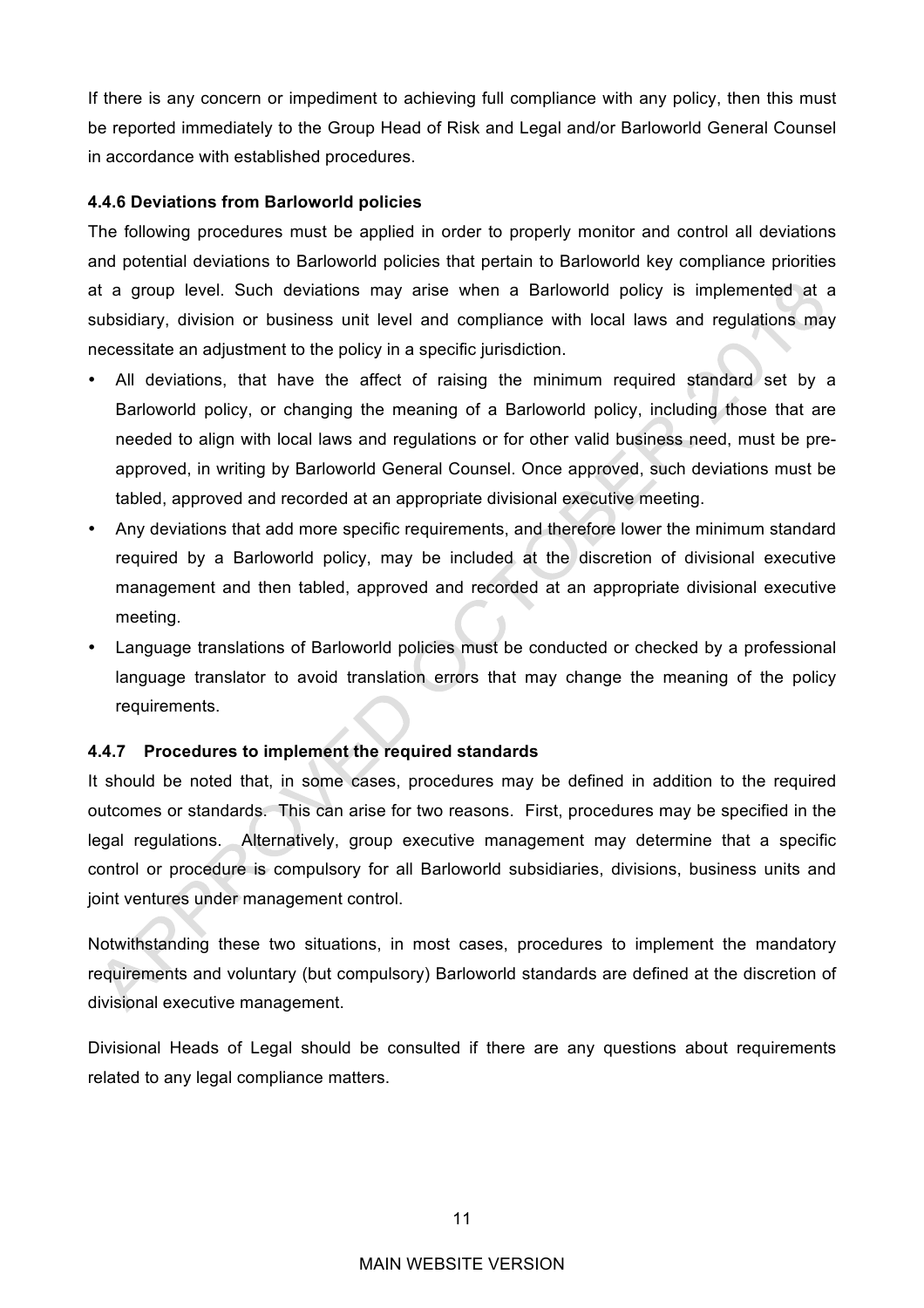#### **Monitoring and control of Barloworld policies**

Divisional executive management is also responsible for the oversight, monitoring and reporting procedures that are appropriate to the business needs of each division and/or reporting entity and that comply with the reporting requirements of the Barloworld board sub-committees as set from time to time.

#### **4.4.8 Resources required to implement, manage, and report on the required standards**

As noted in paragraph 6, responsibilities for implementing the standards and allocating resources vest with specific individuals at group and divisional level, who are appointed to key roles with the authority to implement, manage, monitor and report on the ethics and compliance standards.

The resources required include both financial and non-financial measures and are allocated and monitored at the discretion of divisional executive management.

# **C: ROLES AND RESPONSIBILITIES**

# **5. GROUP LEVEL**

# **5.1 Board sub-committee oversight of ethics**

Certain main board sub-committees have responsibilities for ethics and compliance matters and these are managed in accordance with their mandates.

## **5.2 Key roles: Group level**

There are three primary roles at group level. The ethics sponsor, the ethics champion and the ethics and compliance specialist and/or coordinator.

The **sponsor** of the ethics strategy and management allocates, manages and controls the required resources, financial and non-financial. This executive role is necessary as ethics management requires resources in order to be managed in a focused and structured manner.

The **group ethics champion** is the executive director director or senior executive tasked with driving ethics management and to giving it high visibility and ongoing support. The credibility of ethics management and ultimately its success may depend upon the choice of individual who fulfils this role. This role holds responsibility for the strategic commitment of the business to ethical standards and objectives.

There is also a coordinating role that provides the link between the group ethics champion and the divisional ethics and compliance specialists. The role of the **group ethics and compliance specialist and/or coordinator** would be to ensure that policies and standards are cohesive and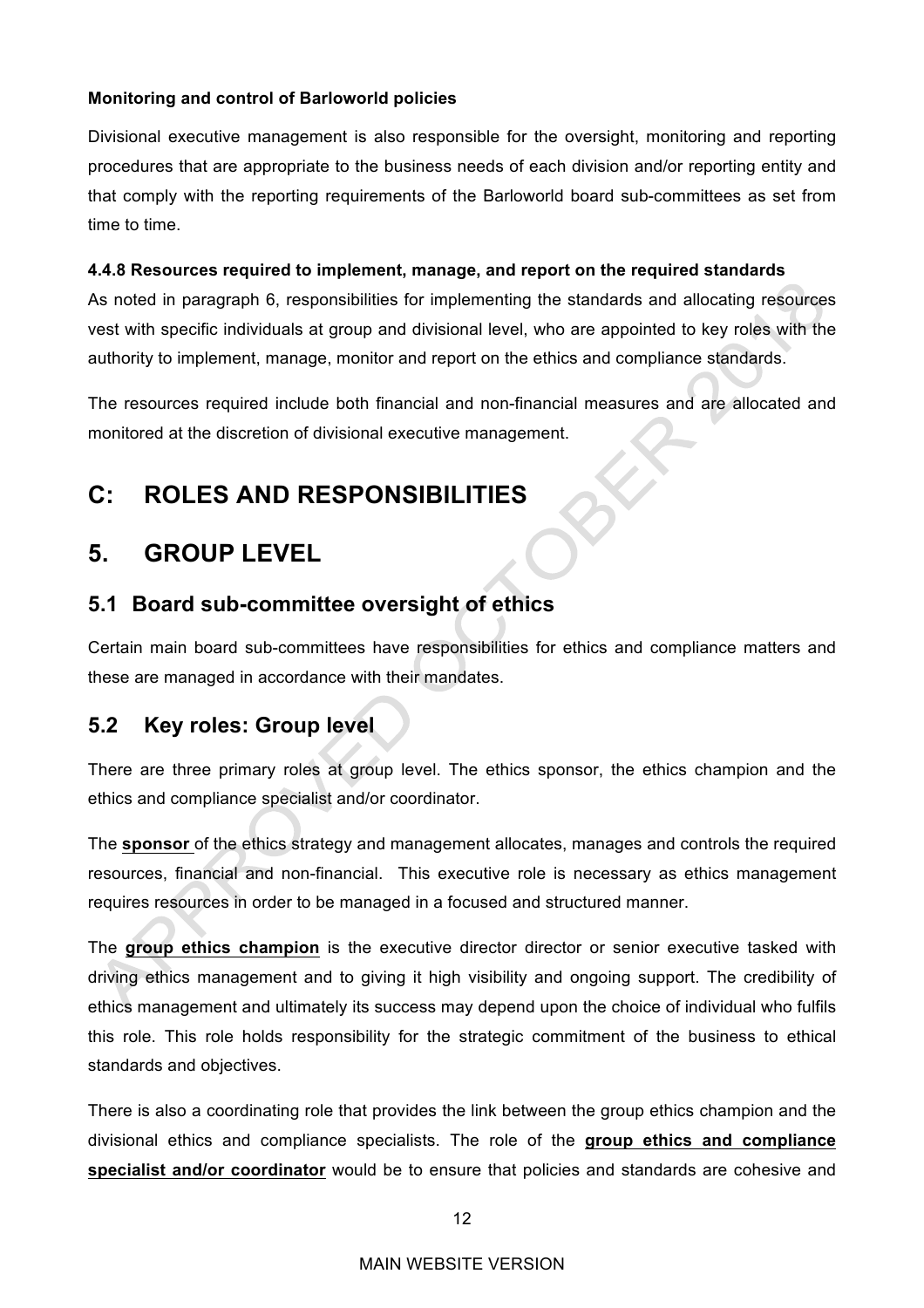consistent; to encourage sharing of skills and knowledge; and to support the Barloworld ethics and compliance framework so that the needs of Barloworld are balanced and coordinated.

# **6. SUBSIDIARY, DIVISION AND BUSINESS UNIT**

## **6.1 Executive committee oversight of ethics**

Each subsidiary, division, business unit and joint venture under management control should establish governance and reporting structures as appropriate to the needs of their business. These structures should take into account the overall objectives of the EC framework, the reporting requirements of Barloworld and the minimum requirements set in various Barloworld policies.

# **6.2 Key roles: Subsidiary, division or business unit**

There are essential roles at executive level of the subsidiary, division, business unit or joint venture under management control depending on the needs of the business.

The **ethics champion** for each subsidiary, division, business unit or joint venture under management control performs a similar role to the group ethics champion but at the subsidiary, division or business unit level. Each division requires an individual to drive the ethics at a strategic level and to be responsible for managing resources for divisional ethics management. Additional, divisional ethics and compliance specialists or managers may also be appointed, according to business needs in order to facilitate the implementation of ethics and compliance requirements.

**Divisional executive management** has the responsibility for integrating ethics and compliance requirements into the operational or business unit processes. They may allocate other resources at an operational level according to the key ethics and compliance priorities determined from time to time. The commitment of operational managers is critical to the success of ethics and compliance management..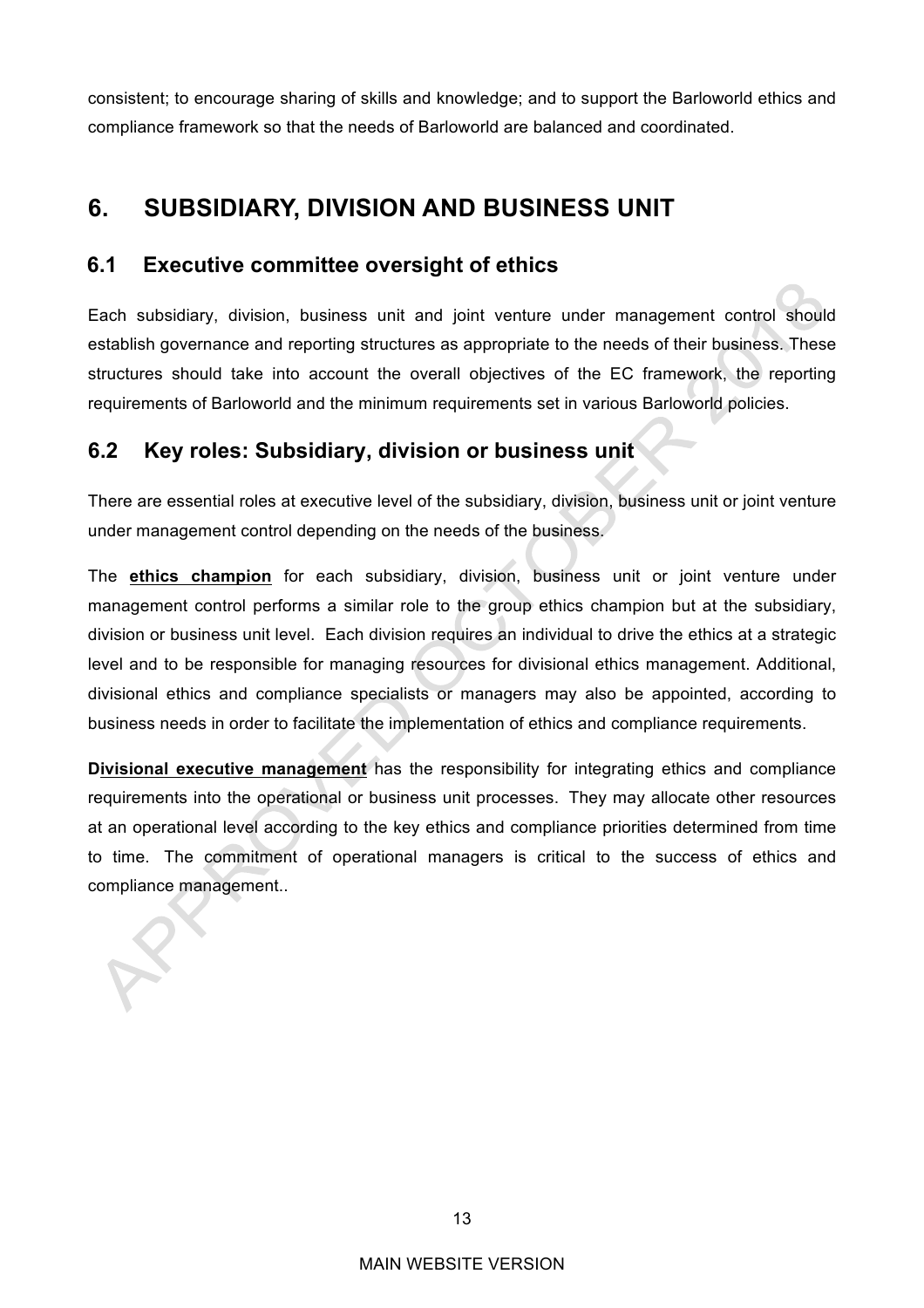# **D: REPORTING REQUIREMENTS**

# **7. GENERAL**

Reporting requirements are set from time to time by various governance bodies at group and divisional level and are therefore subject to change.

# **7.1 Barloworld reporting requirements at group level**

The Barloworld reporting requirements at a group level may change from time to time according to the needs of the group executive committee or one of the Barloworld main board sub-committees.

These requirements will be advised accordingly by the group ethics champion or the group ethics and compliance specialist according to the instructions from the above-mentioned committees.

# **7.2 Subsidiary, division or business unit reporting requirements**

Reporting requirements for each subsidiary, division, business unit or joint venture under management control vary according to the needs of the business. These requirements are therefore contained elsewhere and by their nature, cannot be included in this overview.

Reference should be made to instructions from the relevant executive committee or board.

## **7.3 Documentary evidence**

The current regulatory environment requires that we not only commit to conducting our business in an ethical and effective manner but that there is credible evidence to support these commitments.

Evidence of our commitment to our values and building an ethical culture will not be found in any individual act or event but rather in the ongoing combination of activities that are integrated into the way we do business. The focus should be on maintaining a trail of evidence of the activities collectively rather than on any individual specific activity.

Evidence should be kept up to date regularly and unless specific policies or reporting requirements specify a different period, then the Barloworld standard is that evidence within a 24-month period of any reporting date is considered to be current.

# **7.4 Standardised reporting formats**

An internal document known as the Ethics and Compliance (EC) Report Mapping defines the reporting format and content required by the Group Risk and Sustainability committee. This document is used to define a common set of measurement criteria and the required evidence for ethics on compliance activities for all divisions and for those subsidiaries reporting into the UK holding company.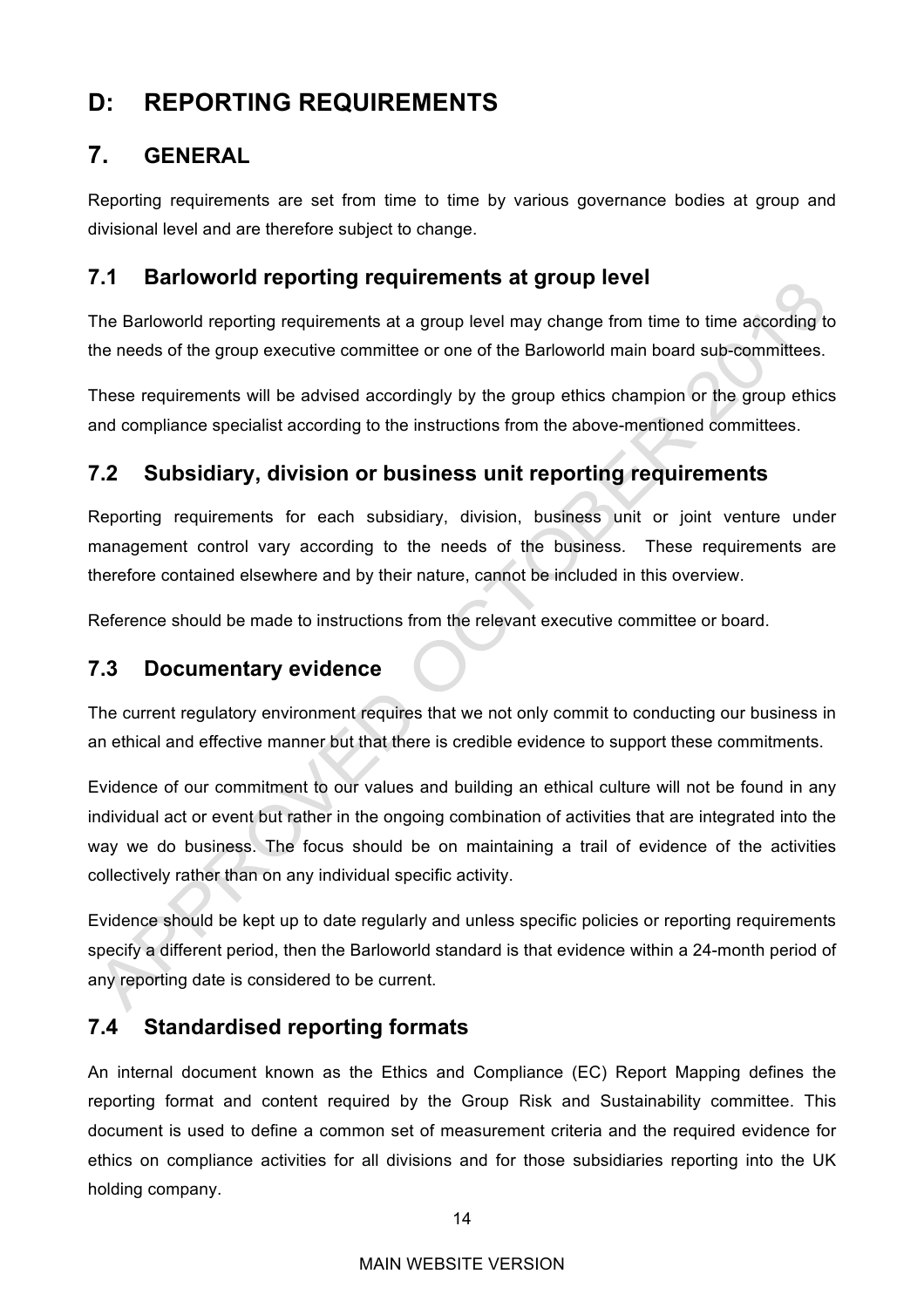To support the EC Report Mapping, there are standard checklists, which are used as measurement tools and evidence. The EC Report Mapping specifies how and when these checklists are to be used to assess progress with new initiatives or compliance with ongoing initiatives.

### **7.5 The ethics and compliance checklists**

#### **7.5.1 Purpose of the ethics and compliance checklists**

The EC framework does not attempt to set out or list all the Barloworld standards and policies.

However, further guidance is provided on certain activities for ethics and compliance. These activities are set out in two checklists, described briefly below. The checklists are separate internal documents and are complementary to the framework itself.

The checklists are aimed at setting some common criteria against which compliance with a policy or standard may be assessed. The reporting standards, described here, make use of these checklists to allow for comparison of compliance levels and areas for improvement at Barloworld subsidiaries, divisions and business units.

#### **7.5.2 The Ethics Checklist**

The ethics checklist is a measurement tool to assess compliance with required governance structures and activities directed towards building an ethical culture. It also facilitates the reporting requirements of King IV as the King principles have been incorporated into the checklist.

The ethics checklist is not a definitive list but it is a useful tool that establishes certain compulsory activities that should be in evidence in all Barloworld subsidiaries, divisions, business units or joint ventures under management control. The checklist therefore supports Barloworld reporting processes and enables comparison between subsidiaries, divisions or business units.

Additional activities may be included in the checklist at the discretion of divisional executive management according to the needs of the business.

The ethics checklist has the following five sections:

- 1: Building an ethical culture
- 2: Code of conduct
- 3: Key priorities for ethics and compliance
- 4: Integration of ethics and compliance into business operations
- 5: Reporting and independent assurance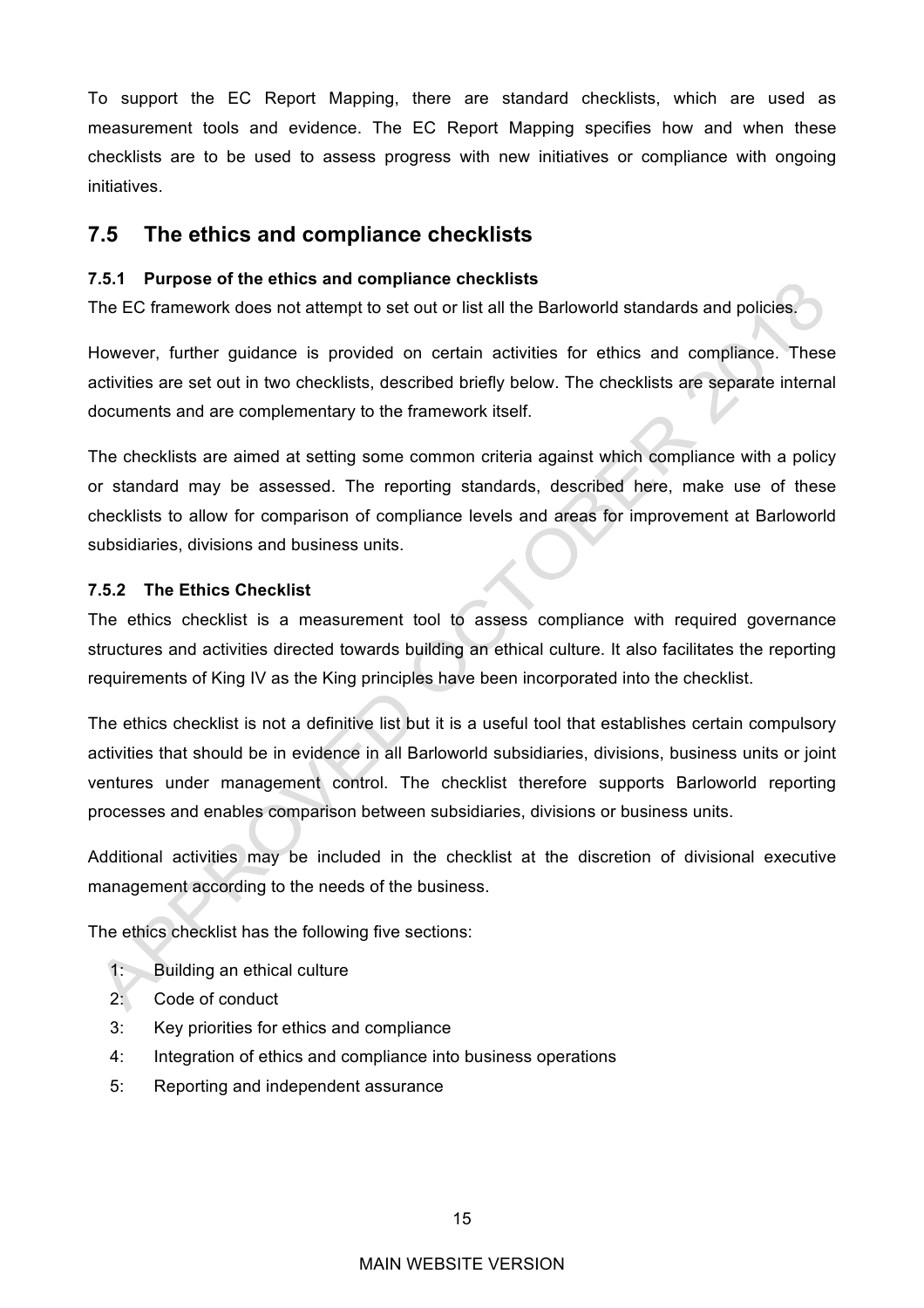#### **7.5.3 The Compliance Checklist**

The compliance checklist may be applied to any Barloworld subsidiary, division, business unit or joint venture under management control where evidence is sought that practices are in compliance with a legal or regulatory requirement, a Barloworld policy or procedure or a voluntary standard.

The compliance checklist is a generic assessment and measurement tool to facilitate reporting and enable comparison between subsidiaries, divisions and business units. Each element describes a generic requirement, drawn from good practice guidelines and existing Barloworld practices.

As a generic checklist, the scope depends on the purpose of the specific assessment being conducted. It is not aimed at any specific legal, regulatory or voluntary standard. The entity to which the questions refer will vary according to the requirements of each assessment. Additional activities may be included in the checklist at the discretion of divisional executive management according to the needs of the business or the scope and objectives of a particular compliance exercise.

The compliance checklist has the following six sections:

- 1: Administration
- 2: Communication and Training
- 3: Managing and monitoring
- 4: Incident response and investigation
- 5: Compliance and incident reporting
- 6: Process Improvement

#### **7.5.4 Audit trail of evidence**

In completing the checklists, care should be taken to respond according to currently available evidence rather than on past experience or verbal assurances.

While the completion of the two checklists is a self-assessment process, the questions and criteria are sufficiently detailed to limit the degree of subjectivity.

Furthermore, as a general principle, the response to a particular question or criteria should be based on documentary or other evidence that should be available for audit or capable of being audited if required.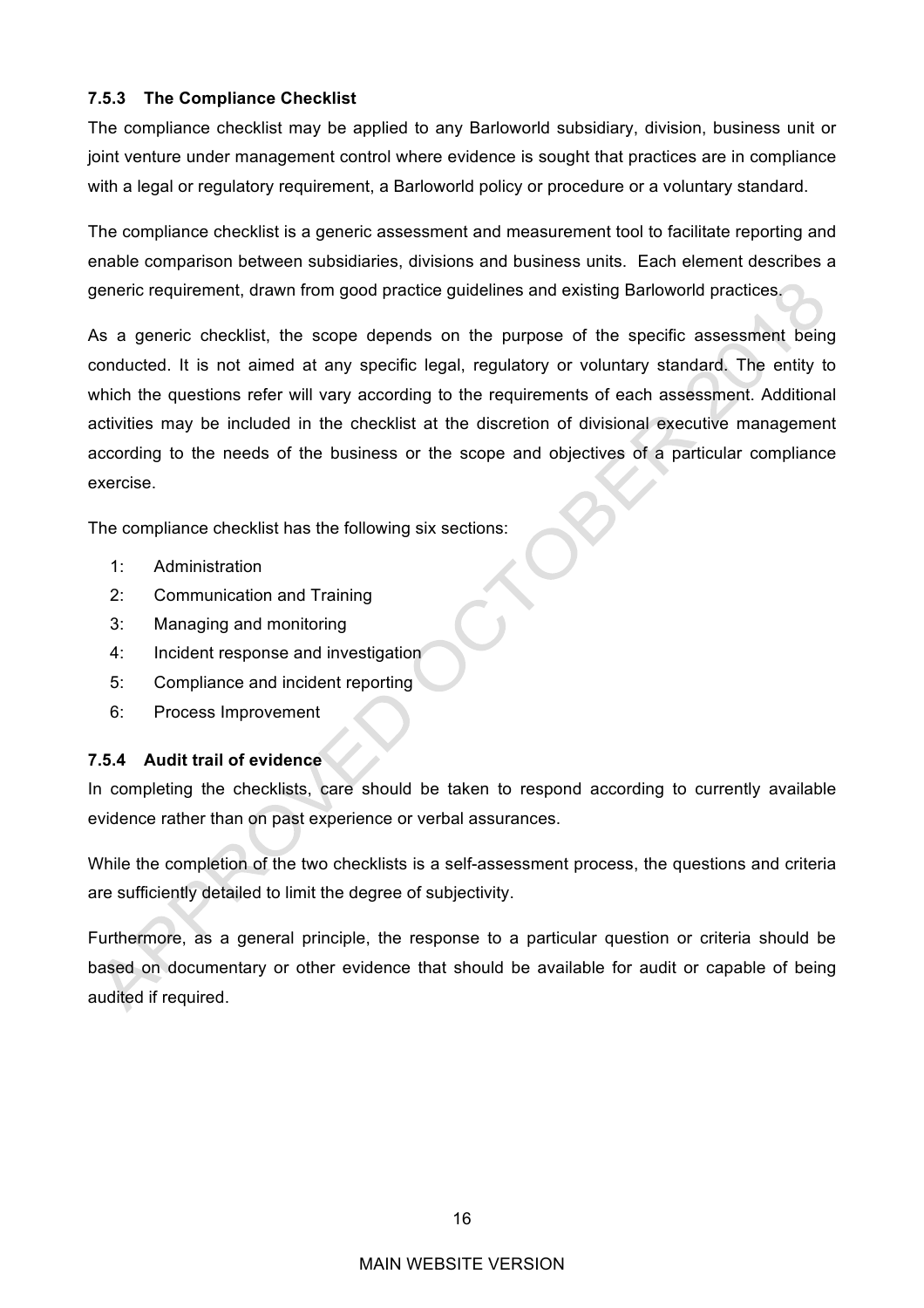# **E: CONSEQUENCES OF NON-COMPLIANCE**

ROW

The Worldwide Code of Conduct establishes a positive expectation that all Barloworld employees support the values of integrity, teamwork, excellence, commitment and sustainability. However, even with the best of intentions, there must be clear consequences if the standards are not applied.

Any unethical conduct and/or non-compliance with the Code of Ethics, the Worldwide Code of Conduct or with the EC framework, whether intentional or unintentional, undermine our values of integrity and excellence, and are not acceptable.

In the event of any failures of compliance with any Barloworld policy, strict disciplinary procedures will be applied. In some cases, the breach of a policy could amount to a material breach of the contract of employment constituting to gross misconduct. This may result in dismissal and/or criminal proceedings being instituted.

The consequences of non-compliance should be made known to all employees as appropriate.